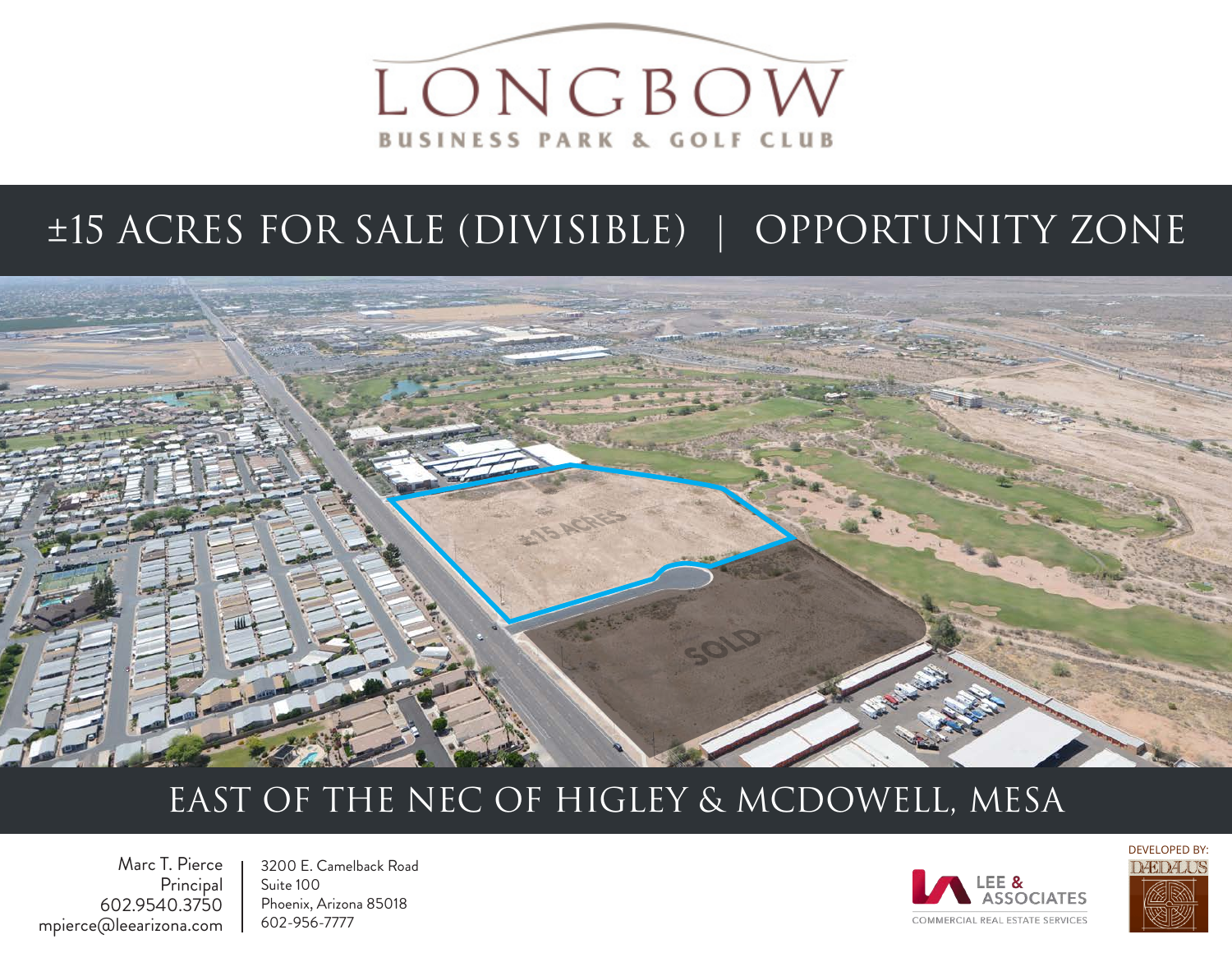



# FEATURES

### ±15 Acres Industrial Land for Sale DIVISIBLE

PARCELS: Lot 1 - 3.72 AC Lot 2 - 7.33 AC Lot 3 - 3.21 AC - SOLD Lot 4 - 3.41 AC - SOLD Lot 5 - 3.49 AC Parcel #s: 141-41-015, 016, 017, 018, 019

- Part of Longbow Business Park
- Located in Opportunity Zone Northeast Mesa
- LI Zoned, City of Mesa
- Water, Sewer, and SRP Power to Site
- South of Loop 202 Red Mountain Freeway
- East of NEC Highley & McDowell Roads
- Just North of Falcon Field Airport
- East of Boeing Company
- Frontage on McDowell Road
- Sale Price: \$7.00/SF

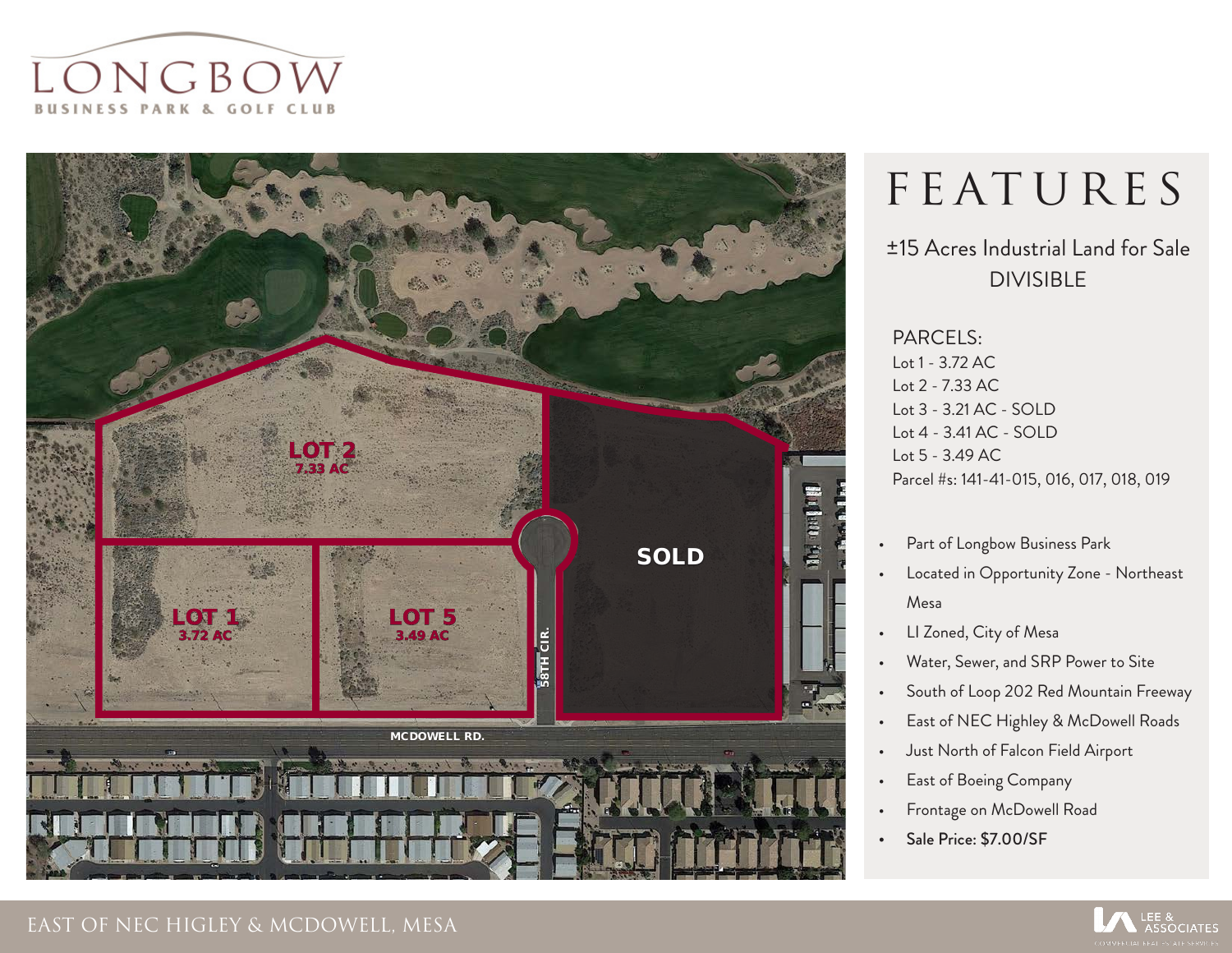



## NE ARBY AMENITIES



 $202$  Within 1 Mile of AZ-202



Within 3 Miles of Over 20 Popular Shops & Restaurants



On Longbow Golf Course Campus, Near Over 5 Other Golf Courses



Within 3 Miles of Falcon Field Airport



Within 5 Miles of Red Mountain District Park

**ASSOCIATES**